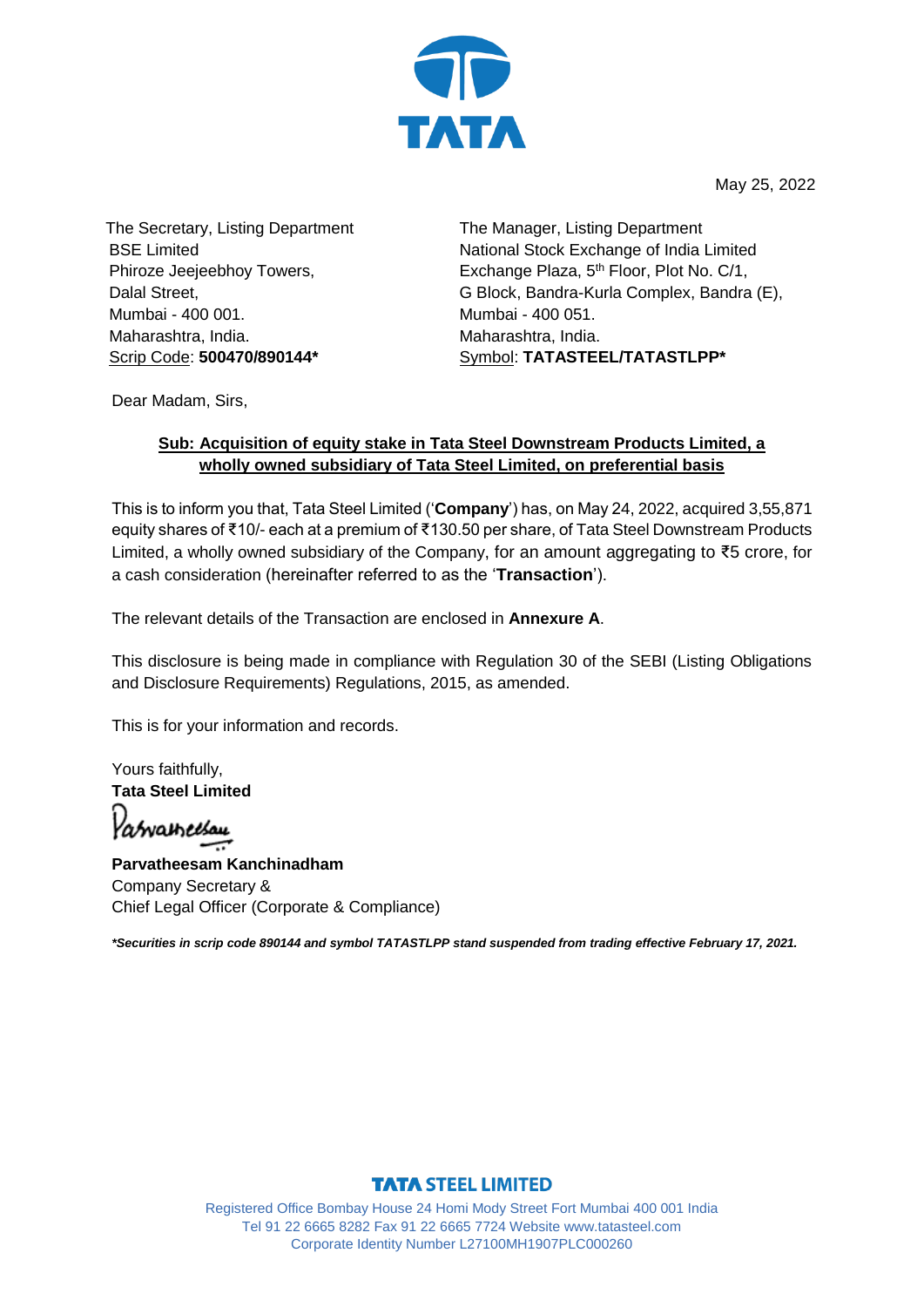

**Annexure A**

## **The details of acquisition are as under:**

| <b>SN</b> | <b>Particulars</b>                                                                                                                                                                                                                                                                                     | <b>Details</b>                                                                                                                                                                                                                                                                                                     |  |  |  |
|-----------|--------------------------------------------------------------------------------------------------------------------------------------------------------------------------------------------------------------------------------------------------------------------------------------------------------|--------------------------------------------------------------------------------------------------------------------------------------------------------------------------------------------------------------------------------------------------------------------------------------------------------------------|--|--|--|
| 1.        | Name of the target entity, details in<br>briefsuch as size, turnover etc.                                                                                                                                                                                                                              | Tata Steel Downstream Products Limited ('TSDPL') is<br>a wholly owned subsidiary of Tata Steel Limited. It is<br>engaged in the business of processing finished hot-<br>rolled (HR) and cold-rolled (CR) coils.                                                                                                    |  |  |  |
|           |                                                                                                                                                                                                                                                                                                        | TSDPL was incorporated in 1997. It has 10 large<br>processing units and 15 sales and distribution<br>locations. It caters to a broad spectrum of industries<br>and has emerged as one of the leading automotive<br>steel suppliers.                                                                                |  |  |  |
|           |                                                                                                                                                                                                                                                                                                        | The turnover/revenue of TSDPL for the previous three<br>financial years are as below:                                                                                                                                                                                                                              |  |  |  |
|           |                                                                                                                                                                                                                                                                                                        | FY2021-22: ₹6,805 crore<br>FY2020-21: ₹3,620 crore<br>FY2019-20: ₹3,108 crore                                                                                                                                                                                                                                      |  |  |  |
| 2.        | Whether the acquisition would fall<br>withinrelated party transaction(s) and<br>whether<br>the<br>promoter/promoter<br>group/group companies have any<br>interest in the entity being acquired?<br>If yes, nature of interest and details<br>thereof and whether the same is done<br>at "arm's length" | Yes, TSDPL, a wholly owned subsidiary has<br>allotted 3,55,871 equity shares at ₹140.50 /- each<br>to Tata Steel Limited aggregating to ₹5 crore, on<br>preferential basis. The transaction has been carried<br>out in compliance with all applicable laws.                                                        |  |  |  |
| 3.        | Industry to which the entity being<br>acquired belongs;                                                                                                                                                                                                                                                | Processing of Finished HR and CR Coils                                                                                                                                                                                                                                                                             |  |  |  |
| 4.        | Objects and effects of acquisition<br>(including but not limited to, disclosure<br>of reasons for acquisition of target<br>entity, if its business is outside the<br>main line of business of the listed<br>entity);                                                                                   | The Company has acquired 355,871 equity shares of<br>TSDPL aggregating to ₹5 crore. These funds will be<br>utilized by TSDPL for further investment in Tata steel<br>Materials Limited, a wholly owned<br>Advanced<br>subsidiary of the Company, for business synergy and<br>for other general corporate purposes. |  |  |  |
| 5.        | Brief details of any governmental or<br>regulatory approvals required for the<br>acquisition;                                                                                                                                                                                                          | None                                                                                                                                                                                                                                                                                                               |  |  |  |
| 6.        | Indicative time period for completion<br>of the acquisition;                                                                                                                                                                                                                                           | May 24, 2022                                                                                                                                                                                                                                                                                                       |  |  |  |

## **TATA STEEL LIMITED**